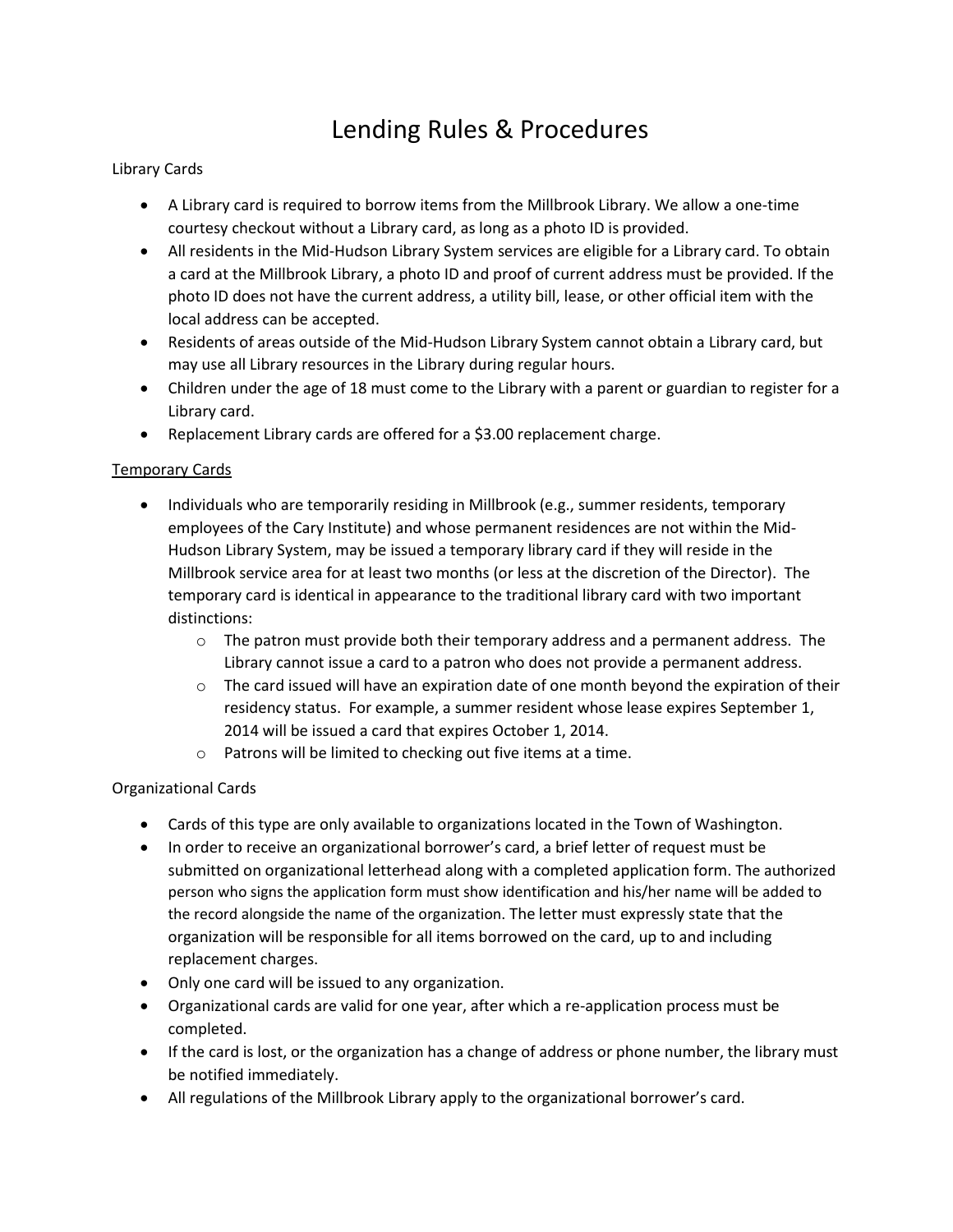Checkout Limits:

- Children's Room
	- o Five Children's DVDs can be taken out at one time.
- Adult Collection:
	- o Five DVD's can be taken out at one time.

Loan Periods:

- Books (including new books), audiobooks, and Music CDs may be checked out for **3 weeks.**
- DVDs owned by the Millbrook Library with more than 4 discs may be checked out for **2 weeks.**
- All other DVDs may be checked out for **1 week.**
- The most current magazine issues do not circulate. All other magazines can be checked out for **1 week.**
- E-books and digital audiobooks may be borrow through the OverDrive Digital Download System. Items may be borrowed for **7, 14, or 21 days** and will be automatically returned on the due date.

Refer to the receipt provided when checking out materials for a list of items and due dates. Individual Library records can be accessed online through the online catalog. Checkout periods are designed to maintain the Library's collections and provide equal access to all cardholders.

Items designated as Reference or Local History may not be removed from the Library, but can be used during regular Library hours.

Returning Items:

- Items may be returned to any Library in the Mid-Hudson Library System. Media with the label "Do not drop in the book drop" must be returned inside the Library.
- Items returned to the outdoor bookdrop after the Library closes with be back-dated to the previous day's date, as long as they are returned before the Library opens the following day.

Renewals:

- New Fiction books cannot be renewed.
- **All other items that are not reserved by another patron may be renewed 2 times. Items can be** renewed over the phone, in person or online. Late & Lost Material:

Overdue fines will not be charged for items checked out at the Millbrook Library. Items that are checked out at another library and returned to Millbrook may accrue overdue fines if the other library is not fine free. Fees of \$10.00 or higher will result in the suspension of borrowing privileges at the Millbrook Library and at all other Mid-Hudson Library System Libraries. Borrowing privileges resume when the fines are under \$10.00.

Items that are lost or damaged must be paid for by the borrower. The replacement cost for Library items includes an additional \$3 processing fee. Items are billed after they are four weeks overdue. Borrowers who return billed items in good condition will not be charged overdue fees.